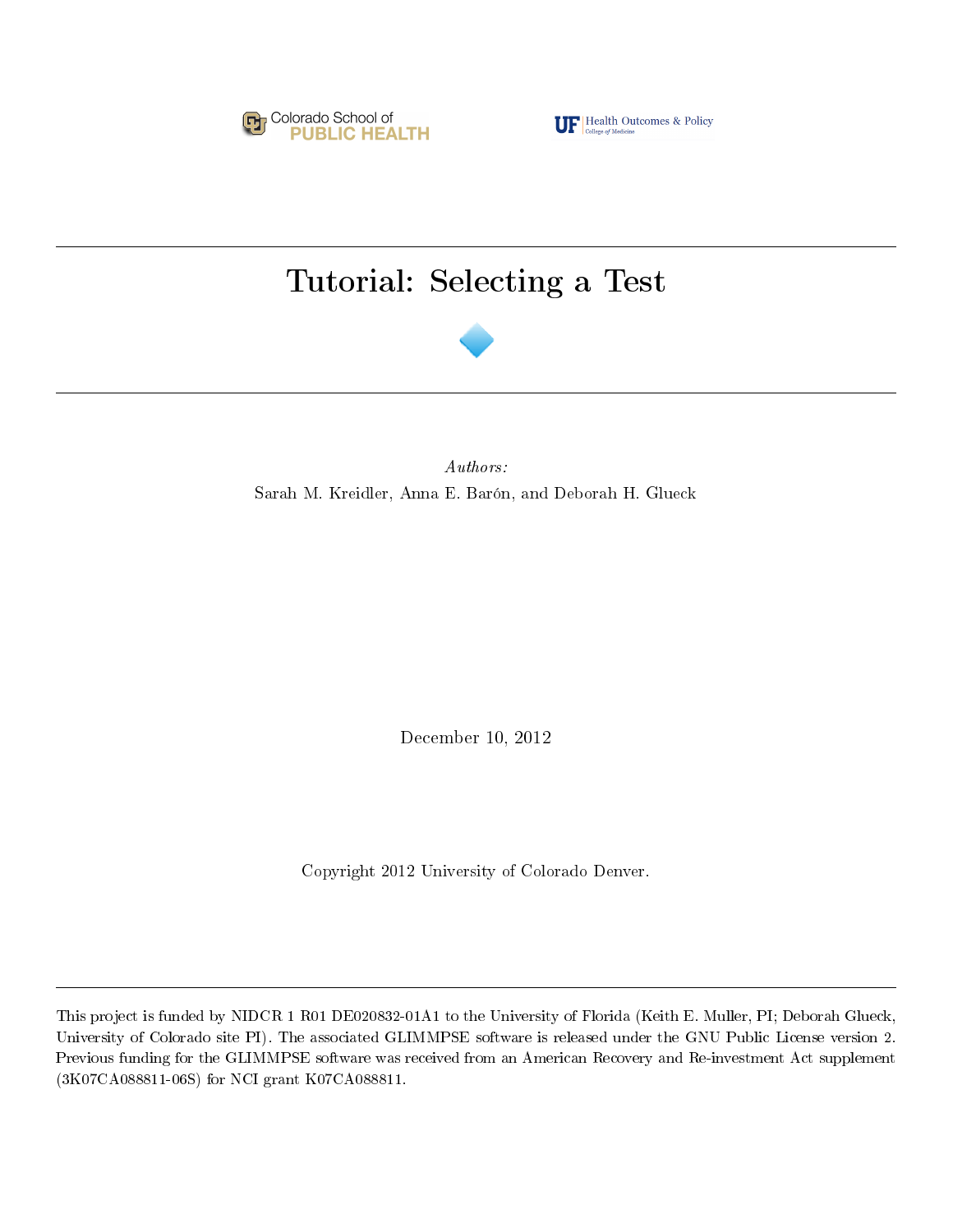

# Contents

|                                                           | 1. Introduction                                                                                                                                                                                                                | $\mathbf{2}$ |
|-----------------------------------------------------------|--------------------------------------------------------------------------------------------------------------------------------------------------------------------------------------------------------------------------------|--------------|
| 2. Overview of Hypothesis Testing, Power, and Sample Size |                                                                                                                                                                                                                                |              |
|                                                           | 2.1. Types of Hypotheses entering the contract of the contract of the contract of the contract of the contract of the contract of the contract of the contract of the contract of the contract of the contract of the contract | $2^{\circ}$  |
|                                                           | 2.2. Designs with <i>simple between</i> and <i>simple within</i> hypotheses                                                                                                                                                    | -3           |
|                                                           | 2.3. Designs with a <i>simple between</i> hypothesis and a <i>complex within</i> hypothesis                                                                                                                                    | -3-          |
|                                                           | 2.4. Designs with a <i>complex between</i> hypothesis and a <i>simple within</i> hypothesis                                                                                                                                    | 4            |
|                                                           |                                                                                                                                                                                                                                | $\sim$ 4     |
|                                                           | 3. Criteria for Evaluating Tests                                                                                                                                                                                               | 5.           |
|                                                           | 4. Guidelines for Choosing a Test for Power and Sample Size Analysis                                                                                                                                                           | $5^{\circ}$  |
|                                                           | 5. How to Select a Test in GLIMMPSE                                                                                                                                                                                            | 6            |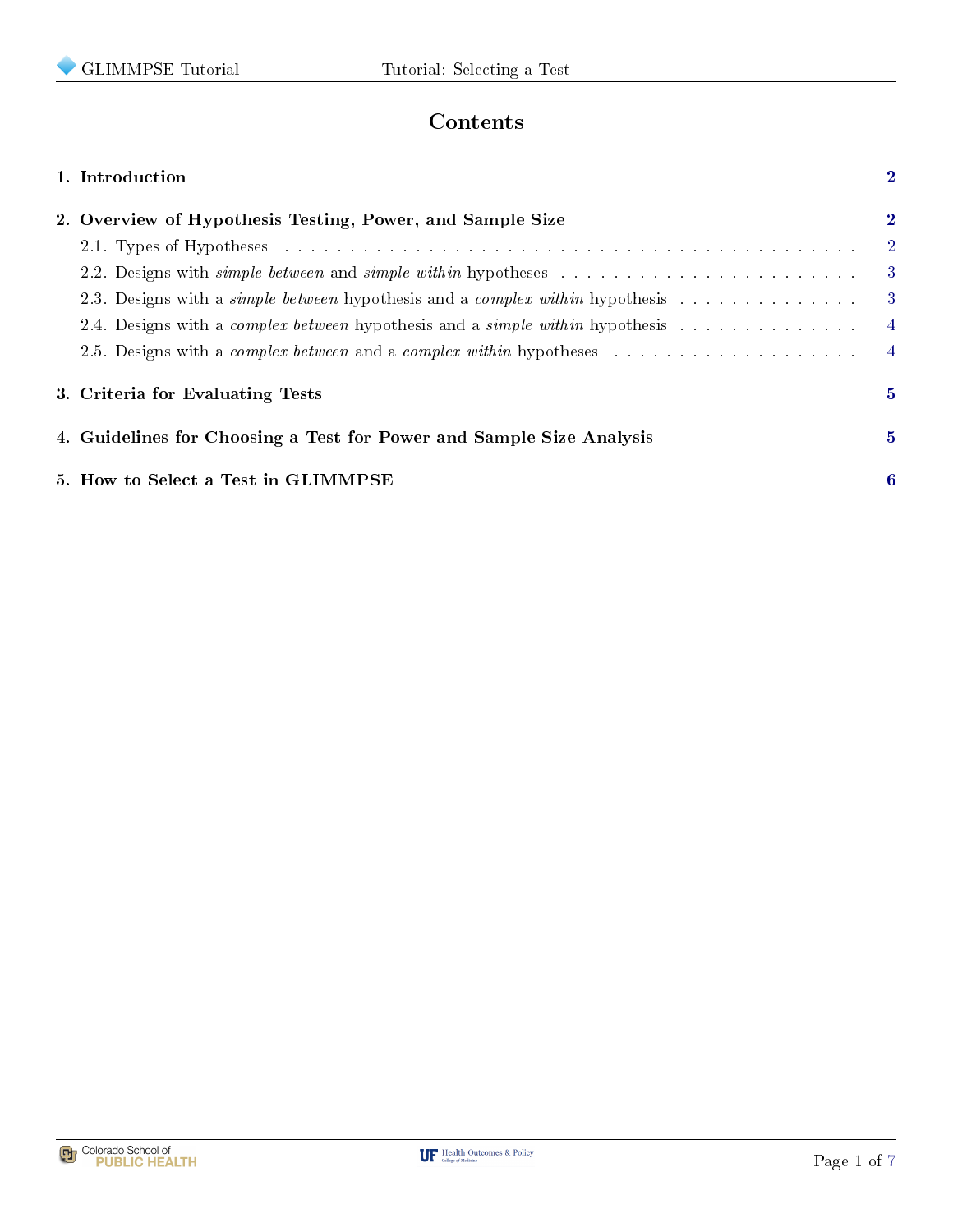# 1. Introduction

<span id="page-2-0"></span>When designing a research study, scientists must determine the number of participants they need to recruit. Researchers perform power and sample size calculations to select a sample size. The sample size needs to be large enough to answer the scientific question of interest, but not so large that participants are unnecessarily exposed to risk. To perform a power calculation, the scientist must specify several input values. The values include choices for means and variance, the Type I error rate, and the statistical test.

In this tutorial, we provide guidelines for selecting an appropriate test to calculate power and sample size for study designs with normally distributed outcomes. In Section [2,](#page-2-1) we review basic concepts of hypothesis testing and power and sample size analysis. In Section [3,](#page-5-0) we review criteria for the comparison of tests. In Section [4,](#page-5-1) we provide guidelines for selecting an appropriate test. In Section [5,](#page-6-0) we describe the user interface for selecting a test when conducting a power or sample size analysis with the GLIMMPSE software.

# 2. Overview of Hypothesis Testing, Power, and Sample Size

<span id="page-2-1"></span>A hypothesis is a claim or statement about one or more population parameters, such as a mean or a proportion. A hypothesis test uses data to provide evidence for a decision about a hypothesis. We begin by stating a null hypothesis,  $H_0$ , a claim about a population parameter (for example, the mean). We initially assume the null hypothesis to be true. The investigator usually hopes that the evidence in the data will disprove the null hypothesis. Because of sampling, there is inherent uncertainty in the conclusion drawn from a hypothesis test. The scientist will either make a correct decision or make an error. Since perfect certainty cannot be achieved, the scientists attempts to minimize the chances of making an incorrect decision. The probability of rejecting a true null hypothesis is denoted by  $\alpha$ , and the probability of failing to reject a false null hypothesis is denoted by  $\beta$ . The possible outcomes of a hypothesis test are summarized in Table [1](#page-2-3) along with the conditional probabilities of their occurrence.

|                                    | <b>State of Nature</b>                  |                                        |  |
|------------------------------------|-----------------------------------------|----------------------------------------|--|
| <b>Hypothesis Testing Decision</b> | $H_0$ True                              | $H_1$ True                             |  |
|                                    | True negative                           | False negative                         |  |
| Fail to reject $H_0$               | A correct decision                      | A Type II error                        |  |
|                                    | $Pr(\text{True Negative}) = 1 - \alpha$ | $Pr(False Negative) = \beta$           |  |
|                                    | False positive                          | True positive                          |  |
| Reject $H_0$                       | A Type I error                          | A correct decision                     |  |
|                                    | $Pr(False positive) = \alpha$           | $Pr(\text{True positive}) = 1 - \beta$ |  |

Table 1: Outcomes of Hypothesis Testing

<span id="page-2-3"></span>A scientist makes a Type I error when she rejects  $H_0$ , when in fact,  $H_0$  is true. Similarly, a scientist makes a Type II error when she fails to reject  $H_0$ , when in fact,  $H_1$  is true and  $H_0$  is false. To keep the chances of making a correct decision high,  $\alpha$ , the probability of a Type I error, is usually chosen to be 0.05 or less. Similarly, the sample size is chosen so that  $1 - \beta$ , the conditional power of the test, is high, usually 0.8 or more. When  $H_0$  is true, the power of the test is equal to the level of significance. For a fixed sample size, the probability of making a Type II error is inversely related to the probability of making a Type I error. Thus, in order to achieve a desirable power for a fixed level of significance, the sample size will generally need to increase.

#### <span id="page-2-2"></span>2.1. Types of Hypotheses

To begin our discussion of hypotheses, we first need to define the concept of the *independent sampling unit* [\(Muller](#page-7-1) [and Stewart](#page-7-1) [2006\)](#page-7-1). Independent sampling units may be people, rats, or groups of participants such as schools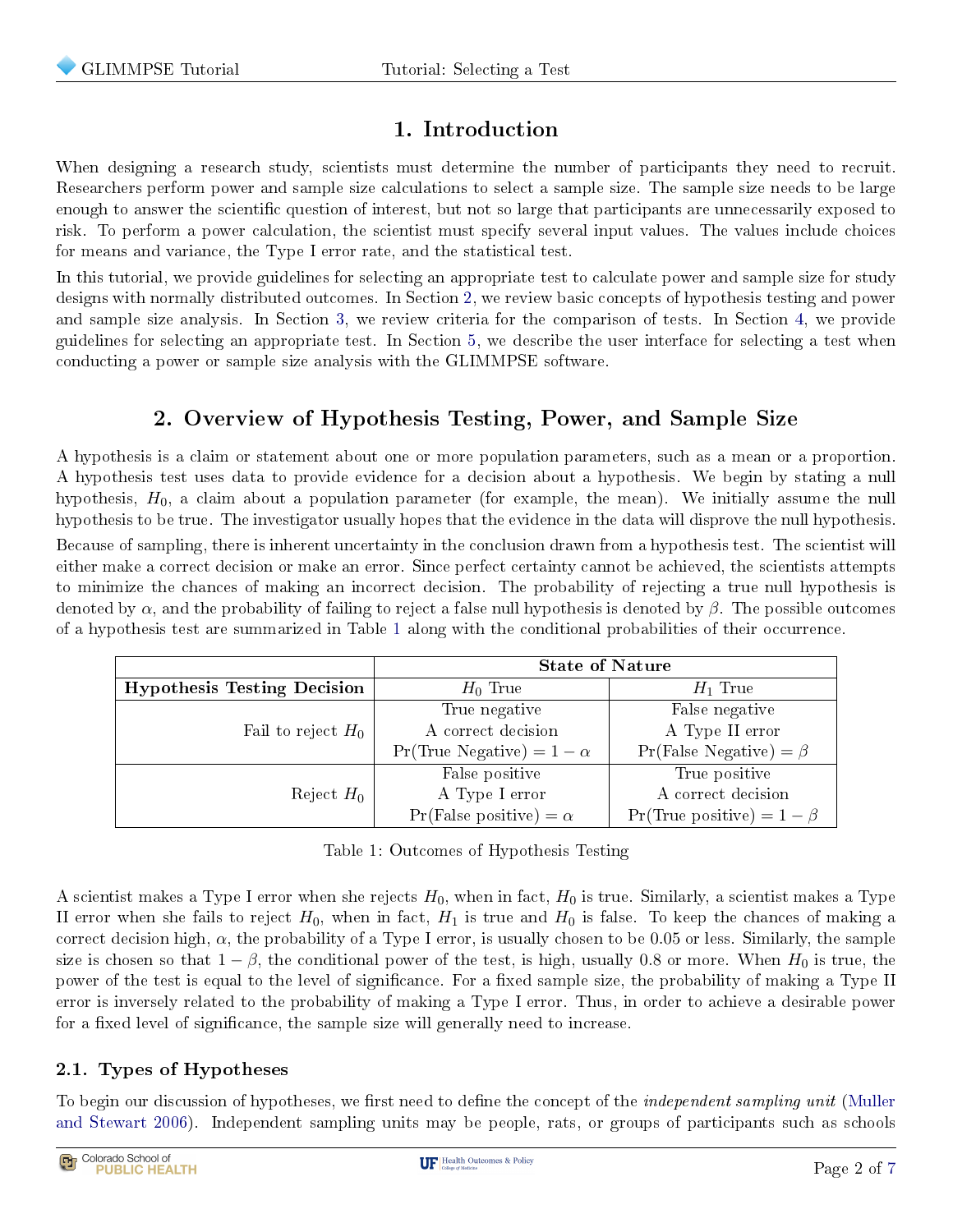or neighborhoods. Observations on one independent sampling unit are statistically independent of observations from another independent sampling unit. However, observations within the same independent sampling unit may be correlated. For example, test results for two students in the same school are often correlated, because the students share the same learning environment. Test results from different schools, however, may be assumed to be independent. Similarly, Ki-67 levels for two oral lesions excised from the same mouth are typically correlated, because they are taken from the same individual, but Ki-67 levels from two different patients are independent.

Between-participant hypotheses concern treatments applied to different independent sampling units, or characteristics that distinguish different independent sampling units. In randomized controlled trials, or laboratory experiments, scientists apply treatments to different independent sampling units. For example, a scientist may conduct a study in which participants with pre-malignant oral lesions are randomized to receive either a smoking cessation program or the standard of care. In an observational study, independent sampling units may be classied into groups by characteristics such as gender or smoking habits. For example, we might want to compare cotinine levels between men and women in a smoking cessation program.

Alternatively, experimenters may want to compare repeated measurements within independent sampling units. Hypotheses that compare outcomes within an independent sampling unit are called within-participant hypotheses. For example, scientists might examine repeated cotinine levels across time in participants in a smoking cessation program. An observational study might compare gene expression levels in normal, pre-malignant, and oral cancer tissues from the same study participant.

We note that in older experimental design books, these classifications are called *between-subject* hypotheses, and within-subject hypotheses. We adopt the word participant instead of subject to incorporate the spirit of the Helsinki Proclamation, that human participants in research are independent actors who make a contribution to society by autonomously agreeing to be in an experiment.

We can further classify hypotheses as *simple* or *complex*. We define a *simple between* hypothesis as a hypothesis that compares at most two different groups of independent sampling units. A *complex between* hypothesis compares three or more different groups of independent sampling units. Similarly, a *simple within* hypothesis is a hypothesis that compares at most two different measurements within independent sampling units. A *complex within* hypothesis compares three or more measurements within independent sampling units. We list examples of common designs with simple and complex hypotheses below.

#### <span id="page-3-0"></span>2.2. Designs with simple between and simple within hypotheses

For designs with both *simple between* and *simple within* hypotheses, the hypothesis of interest can compare at most two different groups of independent sampling units, and at most two repeated measures. The following designs and hypotheses have this form.

- Participants with oral cancer are randomized to receive either chemotherapy or radiation. The researchers wish to test if the Ki-67 levels differ between the two groups at one month post randomization. This design is typically analyzed with a two-sample t-test.
- Ki-67 levels are measured in participants with oral cancer before and after treatment with the antioxidant resveratrol. The researchers wish to test if the Ki-67 levels differ between the pre- and post-treatment observations. This design is typically analyzed with a paired t-test.
- <span id="page-3-1"></span>• Participants with oral cancer are randomized to receive either chemotherapy or radiation. Researchers measure the participants' Ki-67 levels at one month and six months post randomization. The researchers wish to test if the change in Ki-67 levels from one to six months differs between the chemotherapy and radiation groups. That is, the researchers wish to test the interaction between time and treatment.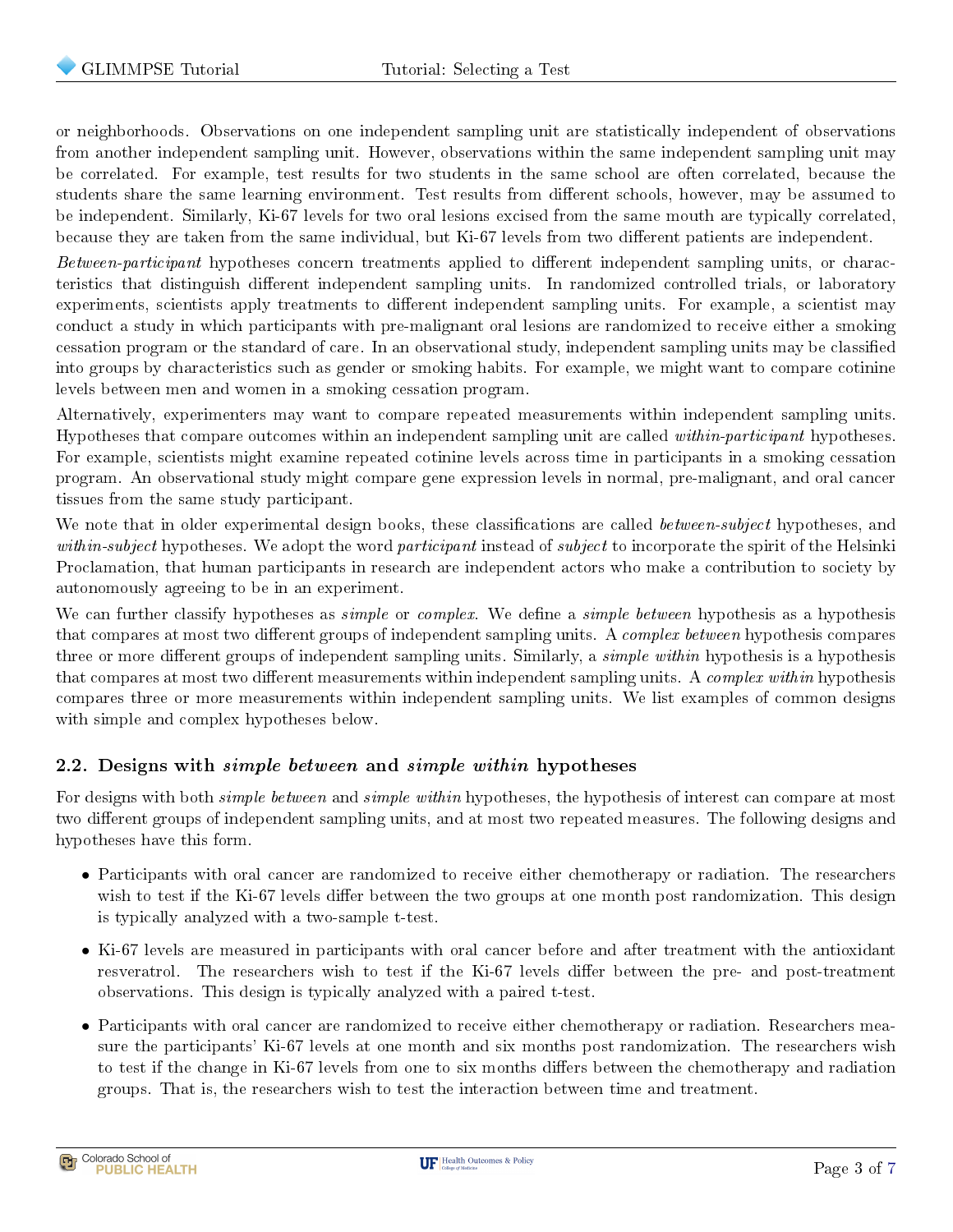#### 2.3. Designs with a *simple between* hypothesis and a *complex within* hypothesis

Designs with a simple between hypothesis but a complex within hypothesis can compare at most two groups of independent sampling units, but may compare three or more repeated measurements within an independent sampling unit. The following designs and hypotheses have this form.

- Participants with oral cancer are randomized to receive either chemotherapy or radiation. Researchers measure the participants' Ki-67 levels at one month, three months, six months, and twelve months post randomization. The researchers wish to test if the trend in Ki-67 levels over time differs between the chemotherapy and radiation groups. In this case, the researchers are comparing the two between participant groups, and analyzing the linear and quadratic trends over time within each participant. The hypothesis tests for a time by treatment interaction.
- Participants with oral cancer are randomized to receive either chemotherapy or radiation. Researchers measure the participants' Ki-67 levels at one month, three months, six months, and twelve months post randomization. The researchers wish to test if the Ki-67 levels differ among any of the follow-up times, when averaged across the two treatment groups. This hypothesis tests for the main effect of time on Ki-67 levels.

#### <span id="page-4-0"></span>2.4. Designs with a *complex between* hypothesis and a *simple within* hypothesis

Designs with a *complex between* hypothesis but a *simple within* hypothesis compare three or more groups of independent sampling units, but may only compare at most two repeated measurements within an independent sampling unit. The following designs and hypotheses have this form.

- Participants with oral cancer are randomized to receive either low, medium, or high dose chemotherapy. Researchers measure the participants' Ki-67 levels at one month post randomization. The researchers wish to test if Ki-67 levels differ among the three chemotherapy doses. This design is commonly analyzed with a one-way analysis of variance.
- Participants with oral cancer are randomized to receive either 10mg, 50mg, 100mg, or 200mg of resveratrol. Researchers measure the participants' Ki-67 levels at one month post randomization. The researchers wish to test if there is a dose-response relationship in the effect of resveratrol on Ki-67 levels. This hypothesis tests for linear, quadratic, and cubic trends of the response as a function of dose.

#### <span id="page-4-1"></span>2.5. Designs with a *complex between* and a *complex within* hypotheses

Designs with *complex between* and *complex within* hypotheses can compare three or more groups of independent sampling units, and three or more repeated measurements within an independent sampling unit. The following designs and hypotheses have this form.

- Participants with oral cancer are randomized to receive either 10mg, 50mg, 100mg, or 200mg of resveratrol. Researchers measure the participants' Ki-67 levels at one month, three months, six months, and twelve months post randomization. Researchers wish to test the time trend by treatment interaction. That is, they wish to examine if the dose of resveratrol modies the change in response curve over time.
- Participants with oral cancer are randomized to receive either 10mg, 50mg, 100mg, or 200mg of resveratrol. Researchers measure the participants' Ki-67 levels at one month, three months, six months, and twelve months post randomization. Researchers wish to test if the the Ki-67 values differ among the dose groups at any of the follow-up times.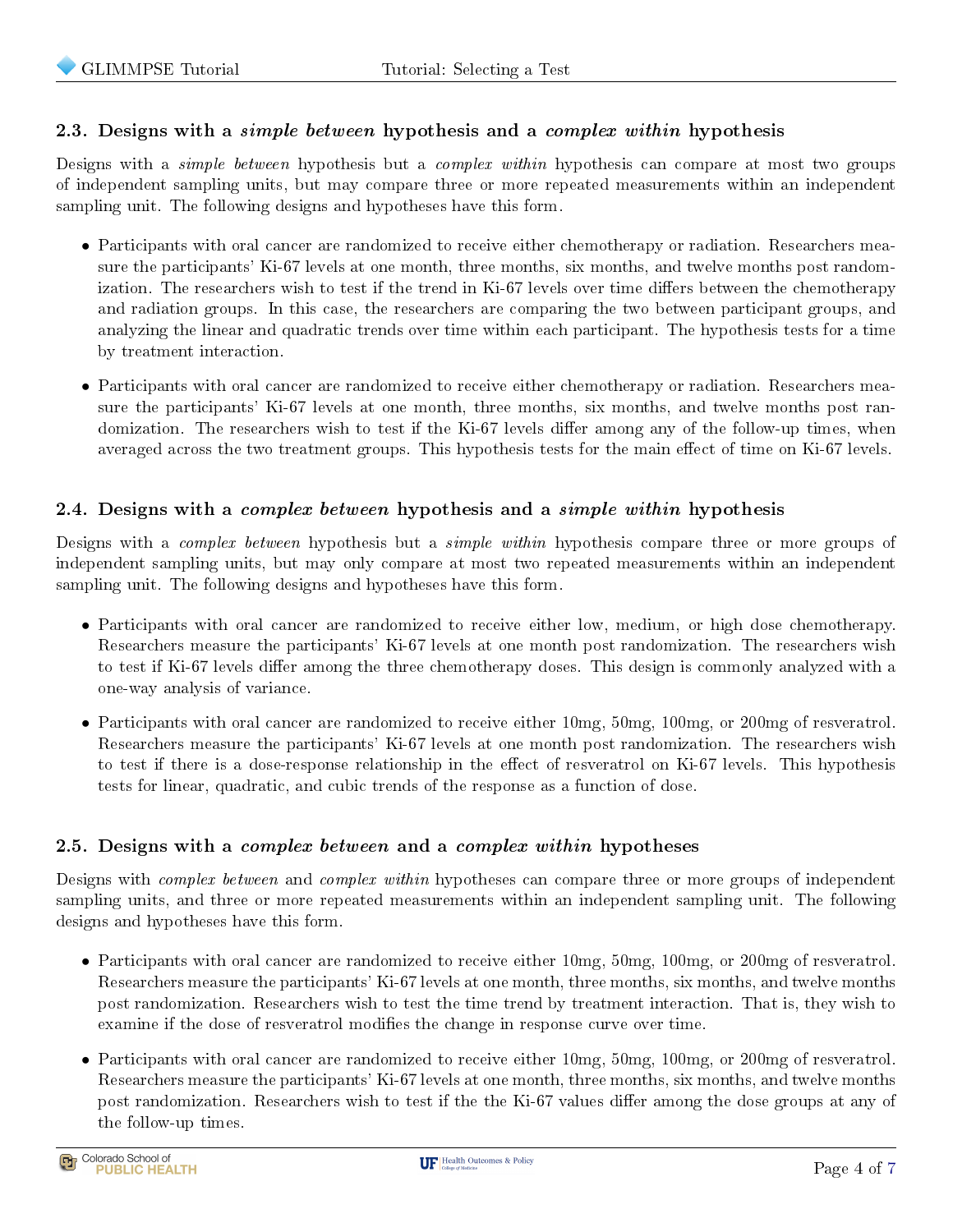# 3. Criteria for Evaluating Tests

<span id="page-5-0"></span>An optimal statistical test will minimize both the Type I and Type II error rates. Ideally, we select a test with high power and a fixed Type I error rate for the hypothesis of interest. A test is said to be uniformly most powerful if it has the greatest power among all possible tests of the same size. Uniformly most powerful tests exist only for certain special cases.

# 4. Guidelines for Choosing a Test for Power and Sample Size Analysis

<span id="page-5-1"></span>We provide guidelines for choosing tests for power analysis for the general linear multivariate model with normally distributed outcomes [\(Muller and Stewart](#page-7-1) [2006\)](#page-7-1) and for the general linear mixed model [\(Laird and Ware](#page-7-2) [1982\)](#page-7-2). While there are many hypothesis tests available for the mixed model, the Wald test with Kenward-Roger degrees of freedom [\(Kenward and Roger](#page-7-3) [1997\)](#page-7-3) controls the Type I error rate, even in small samples. For the general linear multivariate model, there are at least seven tests, listed below:

- Hotelling-Lawley Trace
- Pillai-Bartlett Trace
- Wilks' Lambda
- Univariate approach to repeated measures (uncorrected)
- Univariate approach to repeated measures with Box correction
- Univariate approach to repeated measures with Geisser-Greenhouse correction
- Univariate approach to repeated measures with Huynh-Feldt correction

The Hotelling-Lawley Trace, the Pillai-Bartlett Trace, and the Wilks' Lambda test are collectively referred to as the multivariate approach to repeated measures, or MULTIREP, tests. The remaining tests are different forms of the univariate approach to repeated measures, or UNIREP tests [\(Muller and Stewart](#page-7-1) [2006\)](#page-7-1). None of the tests is uniformly most powerful for all study designs and hypotheses. Therefore, the optimal test choice depends on the specific study design and hypothesis of interest.

Often, the Hotelling-Lawley trace test for the general linear multivariate model coincides with the Wald test for the general linear mixed model with Kenward-Roger degrees of freedom [\(Kenward and Roger](#page-7-3) [1997\)](#page-7-3). The two tests coincide when there are no missing observations, and each independent sampling unit has the same number of observations. The coincidence allows scientists to perform power analysis for the mixed model using well-studied methods in the general linear multivariate model.

For complicated designs and hypotheses, the MULTIREP and UNIREP may yield different hypothesis test results, and require different sample sizes. A complete discussion of test choice for complex designs and hypotheses is presented in [Muller and Stewart](#page-7-1) [\(2006\)](#page-7-1), Section 3.7. The discussion in [Muller and Stewart](#page-7-1) [\(2006\)](#page-7-1) is aimed at professional statisticians. Here, we present a more informal discussion, and a heuristic for test choice aimed at scientists. We give simple rules below, which usually work, but may not include every special case.

In Table [2,](#page-6-1) we recommend appropriate tests for power and sample size analysis based on the type of hypothesis. You may notice that in many cases, some or all of the tests coincide. When tests coincide, they give exactly the same p-values and decisions for data analysis, and provide exactly the same power and sample size when designing a study. When the choice of test makes no difference, we suggest selecting only the Hotelling-Lawley trace for power and sample size calculations. In general, no matter what hypothesis test you are considering, if you plan to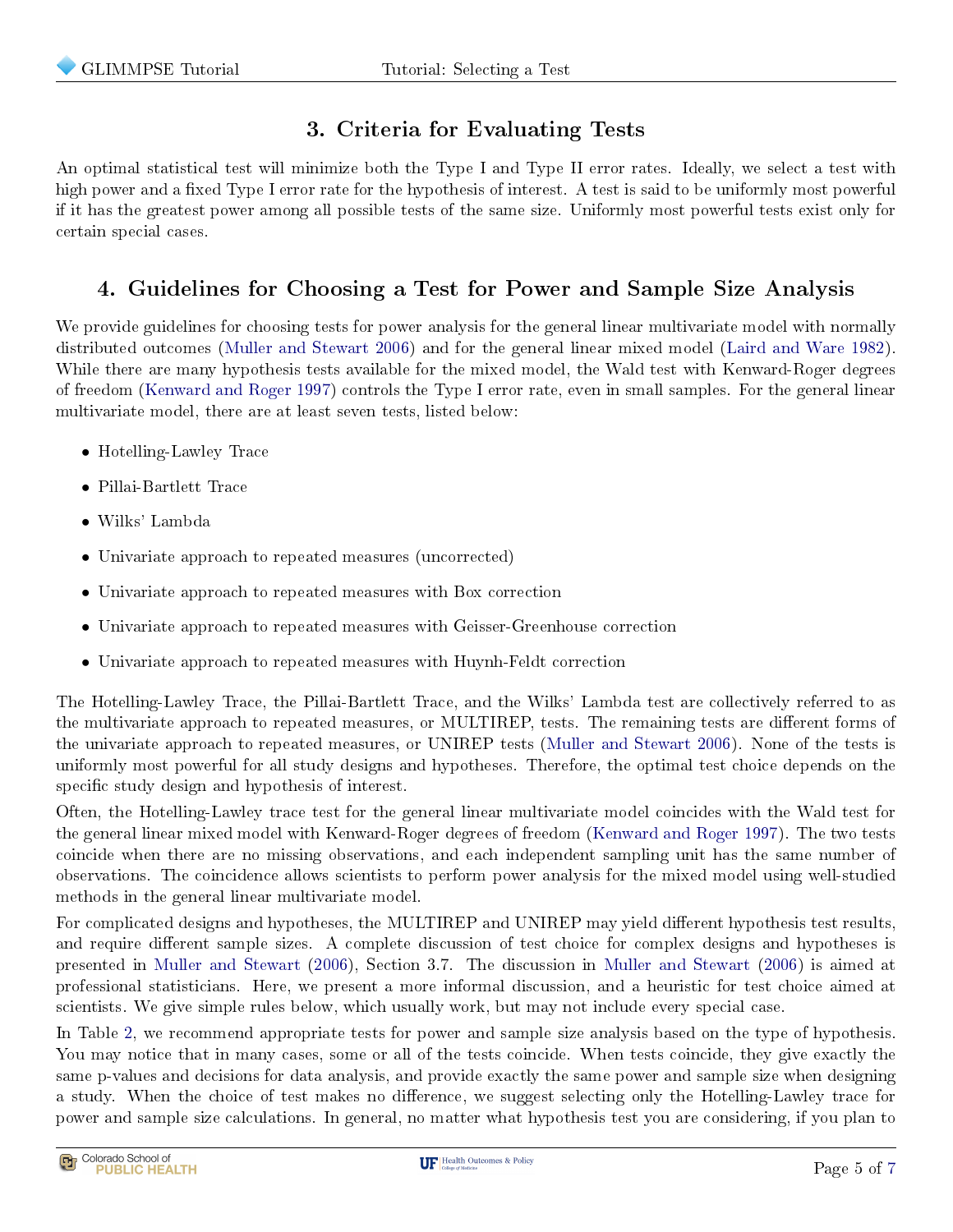use the mixed model for your data analysis, and are going to use the Wald test with Kenward-Roger degrees of freedom, you should perform your power and sample size analysis using the Hotelling-Lawley test for the general linear multivariate model.

| Within Participant<br>Hypothesis | <b>Between Participant</b><br>Hypothesis | <b>Recommended Test</b>    |
|----------------------------------|------------------------------------------|----------------------------|
| simple                           | simple                                   | All tests coincide,        |
|                                  |                                          | use Hotelling-Lawley Trace |
| simple                           | complex                                  | All tests coincide,        |
|                                  |                                          | use Hotelling-Lawley Trace |
| complex                          | simple                                   | MULTIREP tests coincide,   |
|                                  |                                          | use Hotelling-Lawley Trace |
| complex                          | complex                                  | Hotelling-Lawley Trace     |

Table 2: Heuristics for Selection

<span id="page-6-1"></span>It may seem odd that we provide power for six MULTIREP and UNIREP in the GLIMMPSE software when we recommend the Hotelling-Lawley Trace test in most cases. However, we wanted to build power and sample size software for a wide variety of applications. Tests other than the Hotelling-Lawley trace may provide better power for some experimental designs and hypotheses. In addition, researchers in some fields may be accustomed to using other tests.

### 5. How to Select a Test in GLIMMPSE

<span id="page-6-0"></span>The GLIMMPSE software calculates power and sample size for the general linear multivariate model and certain classes of mixed models. GLIMMPSE can be accessed through a standard web browser at [http://glimmpse.](http://glimmpse.samplesizeshop.com) [samplesizeshop.com.](http://glimmpse.samplesizeshop.com) Statistical tests are specified on the *Statistical Test* screen under the *Options* menu. The user may calculate power for one or more tests by clicking the appropriate boxes.